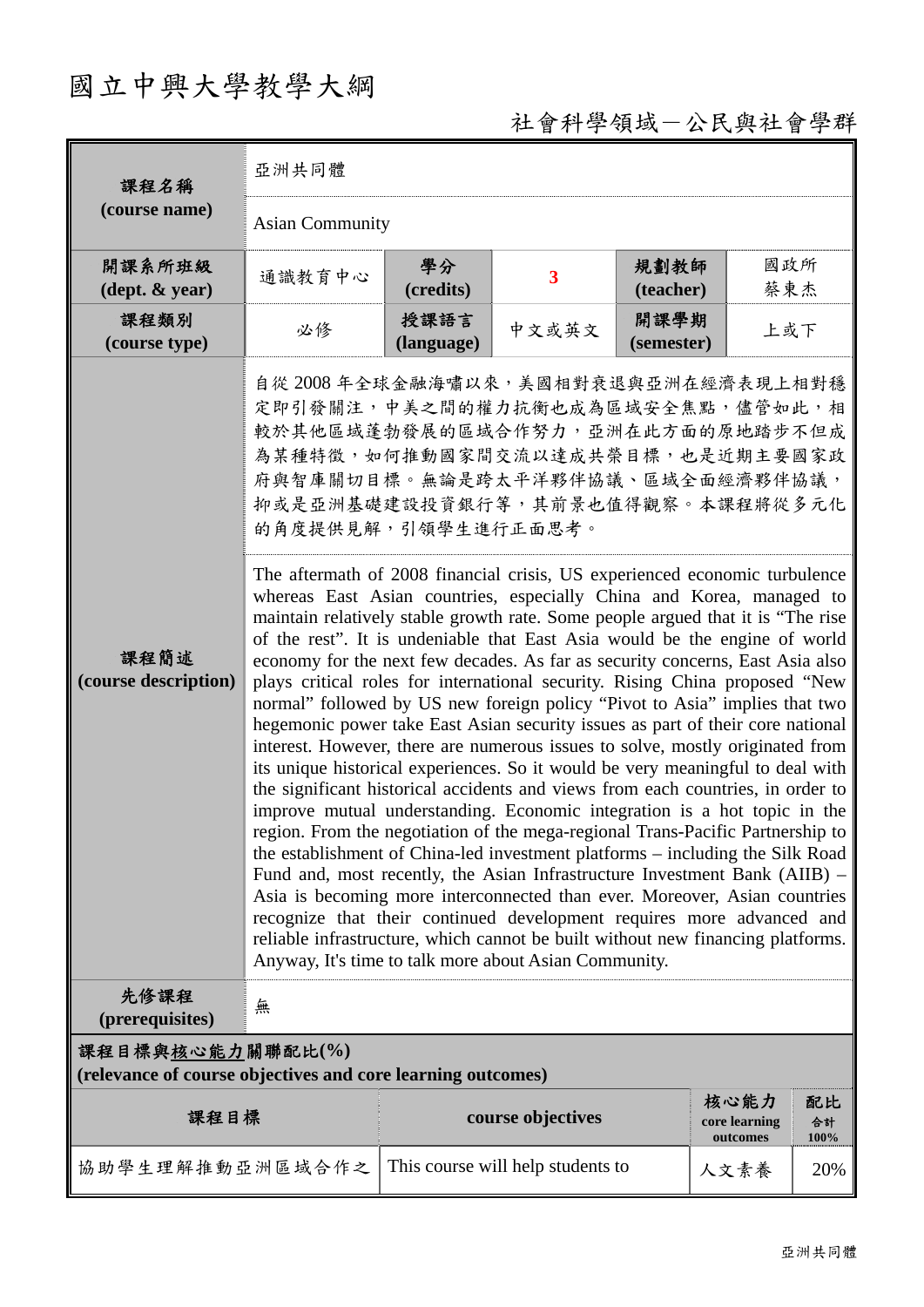|                                                                                                                                                                                                                                                                                                                                                                                                                                                                                                                                                                                                                                                                                                                                                                                                                                                                                                                                                                                                                        | 必要與可能性                                                                                                                                                                                                                                                                                                                                                                                                                  |                     | realize the necessity and possibility for<br>promoting Asian regional cooperation. | 科學素養 | 0%  |  |  |  |  |  |
|------------------------------------------------------------------------------------------------------------------------------------------------------------------------------------------------------------------------------------------------------------------------------------------------------------------------------------------------------------------------------------------------------------------------------------------------------------------------------------------------------------------------------------------------------------------------------------------------------------------------------------------------------------------------------------------------------------------------------------------------------------------------------------------------------------------------------------------------------------------------------------------------------------------------------------------------------------------------------------------------------------------------|-------------------------------------------------------------------------------------------------------------------------------------------------------------------------------------------------------------------------------------------------------------------------------------------------------------------------------------------------------------------------------------------------------------------------|---------------------|------------------------------------------------------------------------------------|------|-----|--|--|--|--|--|
|                                                                                                                                                                                                                                                                                                                                                                                                                                                                                                                                                                                                                                                                                                                                                                                                                                                                                                                                                                                                                        |                                                                                                                                                                                                                                                                                                                                                                                                                         |                     |                                                                                    | 溝通能力 | 20% |  |  |  |  |  |
|                                                                                                                                                                                                                                                                                                                                                                                                                                                                                                                                                                                                                                                                                                                                                                                                                                                                                                                                                                                                                        |                                                                                                                                                                                                                                                                                                                                                                                                                         |                     |                                                                                    | 創新能力 | 20% |  |  |  |  |  |
|                                                                                                                                                                                                                                                                                                                                                                                                                                                                                                                                                                                                                                                                                                                                                                                                                                                                                                                                                                                                                        |                                                                                                                                                                                                                                                                                                                                                                                                                         |                     |                                                                                    | 國際視野 | 40% |  |  |  |  |  |
|                                                                                                                                                                                                                                                                                                                                                                                                                                                                                                                                                                                                                                                                                                                                                                                                                                                                                                                                                                                                                        |                                                                                                                                                                                                                                                                                                                                                                                                                         |                     |                                                                                    | 社會關懷 | 0%  |  |  |  |  |  |
|                                                                                                                                                                                                                                                                                                                                                                                                                                                                                                                                                                                                                                                                                                                                                                                                                                                                                                                                                                                                                        | 課程目標之教學方法與評量方法<br>(teaching and assessment methods for course objectives)                                                                                                                                                                                                                                                                                                                                               |                     |                                                                                    |      |     |  |  |  |  |  |
| 教學方法 (teaching methods)                                                                                                                                                                                                                                                                                                                                                                                                                                                                                                                                                                                                                                                                                                                                                                                                                                                                                                                                                                                                |                                                                                                                                                                                                                                                                                                                                                                                                                         | 學習評量方式 (evaluation) |                                                                                    |      |     |  |  |  |  |  |
| 教師授課、分組研討                                                                                                                                                                                                                                                                                                                                                                                                                                                                                                                                                                                                                                                                                                                                                                                                                                                                                                                                                                                                              |                                                                                                                                                                                                                                                                                                                                                                                                                         |                     | 期中考35%、課堂參與30%、期末報告35%                                                             |      |     |  |  |  |  |  |
| 授課內容(單元名稱與內容、習作 / 考試進度、備註)<br>(course content and homework / tests schedule)                                                                                                                                                                                                                                                                                                                                                                                                                                                                                                                                                                                                                                                                                                                                                                                                                                                                                                                                           |                                                                                                                                                                                                                                                                                                                                                                                                                         |                     |                                                                                    |      |     |  |  |  |  |  |
| 01<br>亞洲之再理解 Why One Asia?<br>區域合作的理論基礎 Studies on Theoretical Concept of Regionalism<br>02<br>亞洲合作之認同問題 Identity Issues in Asian Community<br>03<br>推動東亞區域主義之歷史背景 Historical Background of East Asian Regionalism<br>04<br>東亞區域合作之發展與轉型 Development and Transition of East Asian Regionalism<br>0 <sub>5</sub><br>亞洲共同體建構之經濟面向 Economic Aspect for Community Building in Asia<br>06<br>亞洲共同體建構之安全面向 Security Aspect for Community Building in Asia<br>07<br>台灣在亞洲共同體建構中之角色定位 Taiwan's Role in Community Building in Asia<br>08<br>國際政治與亞洲區域整合 International Politics and Regional Integration in Asia<br>09<br>美國的區域整合戰略 US's View and Strategy for Regional Integration<br>10<br>中國的區域整合戰略 China's View and Strategy for Regional Integration<br>11<br>韓國的區域整合戰略 Korea's View and Strategy for Regional Integration<br>12<br>日本的區域整合戰略 Japan's View and Strategy for Regional Integration<br>13<br>東協的區域整合戰略 ASEAN's View and Strategy for Regional Integration<br>14<br>15<br>亞洲共同體發展前景評估 Vision of Asian Community |                                                                                                                                                                                                                                                                                                                                                                                                                         |                     |                                                                                    |      |     |  |  |  |  |  |
| 教科書與參考書目(書名、作者、書局、代理商、說明)<br>(textbook & other references)                                                                                                                                                                                                                                                                                                                                                                                                                                                                                                                                                                                                                                                                                                                                                                                                                                                                                                                                                             |                                                                                                                                                                                                                                                                                                                                                                                                                         |                     |                                                                                    |      |     |  |  |  |  |  |
|                                                                                                                                                                                                                                                                                                                                                                                                                                                                                                                                                                                                                                                                                                                                                                                                                                                                                                                                                                                                                        | Fredrik Soderbaum and Timothy M. Shaw, eds. Theories of New Regionalism (Basingstoke: Palgrave<br>Macmillan, 2003)<br>Jehoon Park, T. J. Pempel, & Gérard Roland, eds., Political Economy of Northeast Asian Regionalism<br>Political Conflict and Economic Integration (Mass.: Edward Elgar Publishing Limited, 2008)<br>Zhang Yunling, ed. Emerging East Asian Regionalism: Trend and Response (Peking: World Affairs |                     |                                                                                    |      |     |  |  |  |  |  |

Press, 2005)

T. J. Pempel, ed. *Remapping East Asia: the Construction of a Region*(Ithaca: Cornell University Press, 2005)

陳勇,《新區域主義與東亞經濟一體化》北京:社會科學文獻出版社,2006